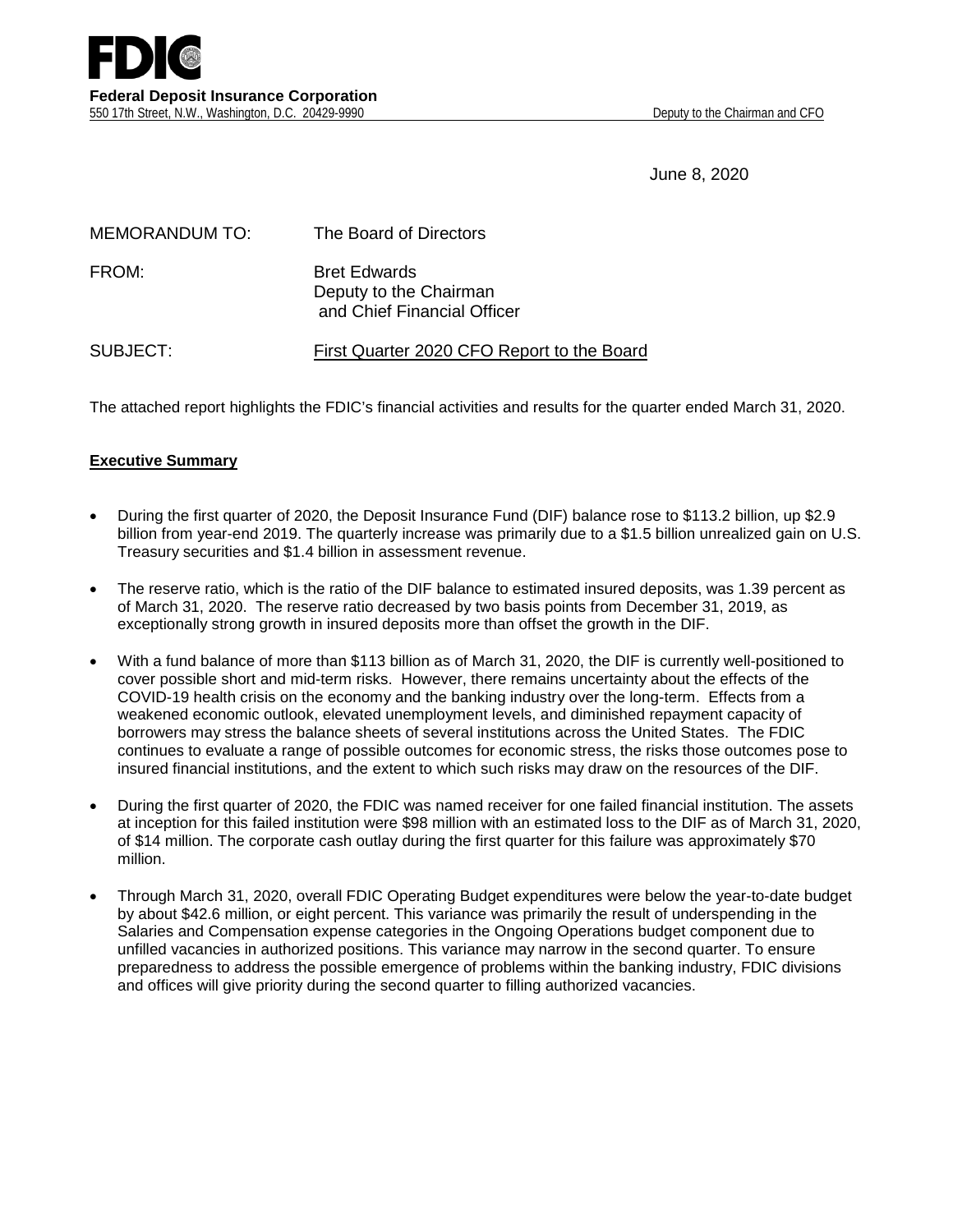**I. Financial Results** (See pages 4 – 5 for detailed data and charts.)

## **Deposit Insurance Fund**

- For the first quarter of 2020, the DIF's comprehensive income totaled \$2.9 billion, compared to comprehensive income of \$2.3 billion for the same period last year. The increase of \$598 million was primarily due to a \$1.0 billion increase in unrealized gains on U.S. Treasury securities partially offset by a \$408 million increase in the provision for insurance losses.
- The \$1.5 billion unrealized gain on U.S. Treasury securities for the first quarter 2020 was a result of yields declining considerably across most maturity sectors of the Treasury yield curve, resulting in increases in the securities' market values relative to their book values.

## **Assessments**

- During March, the DIF recognized assessment revenue of \$1.4 billion for the estimate of first quarter 2020 insurance coverage. Gross assessment revenue of \$1.408 billion was reduced by \$51 million for expected small bank assessment credit usage. Additionally, the DIF recognized a \$15 million adjustment for higherthan-estimated collections for the fourth quarter 2019 insurance coverage, which increased assessment revenue.
- Of the total \$765 million small bank assessment credits awarded, \$707.4 million have been applied over the past three quarters to reduce assessments paid by small banks. After applying an estimated \$51 million in credits against the June 2020 assessment collection, over \$5 million will remain for remittance to those institutions with unused credits.
- On March 30, 2020, the FDIC collected \$1.3 billion in DIF assessments for fourth quarter 2019 insurance coverage.

# **II. Investment Results** (See pages 6 – 7 for detailed data and charts.)

## **DIF Investment Portfolio**

- On March 31, 2020, the total liquidity (also total market value) of the DIF investment portfolio stood at \$109.9 billion, up \$2.9 billion from its December 31, 2019, balance of \$107.0 billion. During the quarter, interest revenue, receivership dividends, and deposit insurance assessment collections far exceeded resolution-related outlays and operating expenses.
- On March 31, 2020, the DIF investment portfolio's yield was 1.74 percent, down 24 basis points from its 1.98 percent yield on December 31, 2019. The new Treasury securities purchased during the first quarter of the year had significantly lower yields than the maturing securities' yields.
- In accordance with the approved first quarter 2020 DIF portfolio investment strategy, staff purchased a total of 12 conventional Treasury securities. The 12 securities had a total par value of \$13.03 billion, a weighted average yield of 1.25 percent, and a weighted average maturity of 1.00 year.

## **III. Budget Results** (See pages 8 – 9 for detailed data.)

## **Approved Budget Modifications**

The 2020 Budget Resolution delegated to the Chief Financial Officer (CFO) and selected other officials the authority to make certain modifications to the 2020 FDIC Operating Budget. The following budget reallocations were approved during the first quarter in accordance with the authority delegated by the Board of Directors:

• In March, the CFO approved a budget realignment of \$8.1 million in the Outside Services – Personnel and Equipment budgets of the Ongoing Operations budget component from the Office of the Chief Information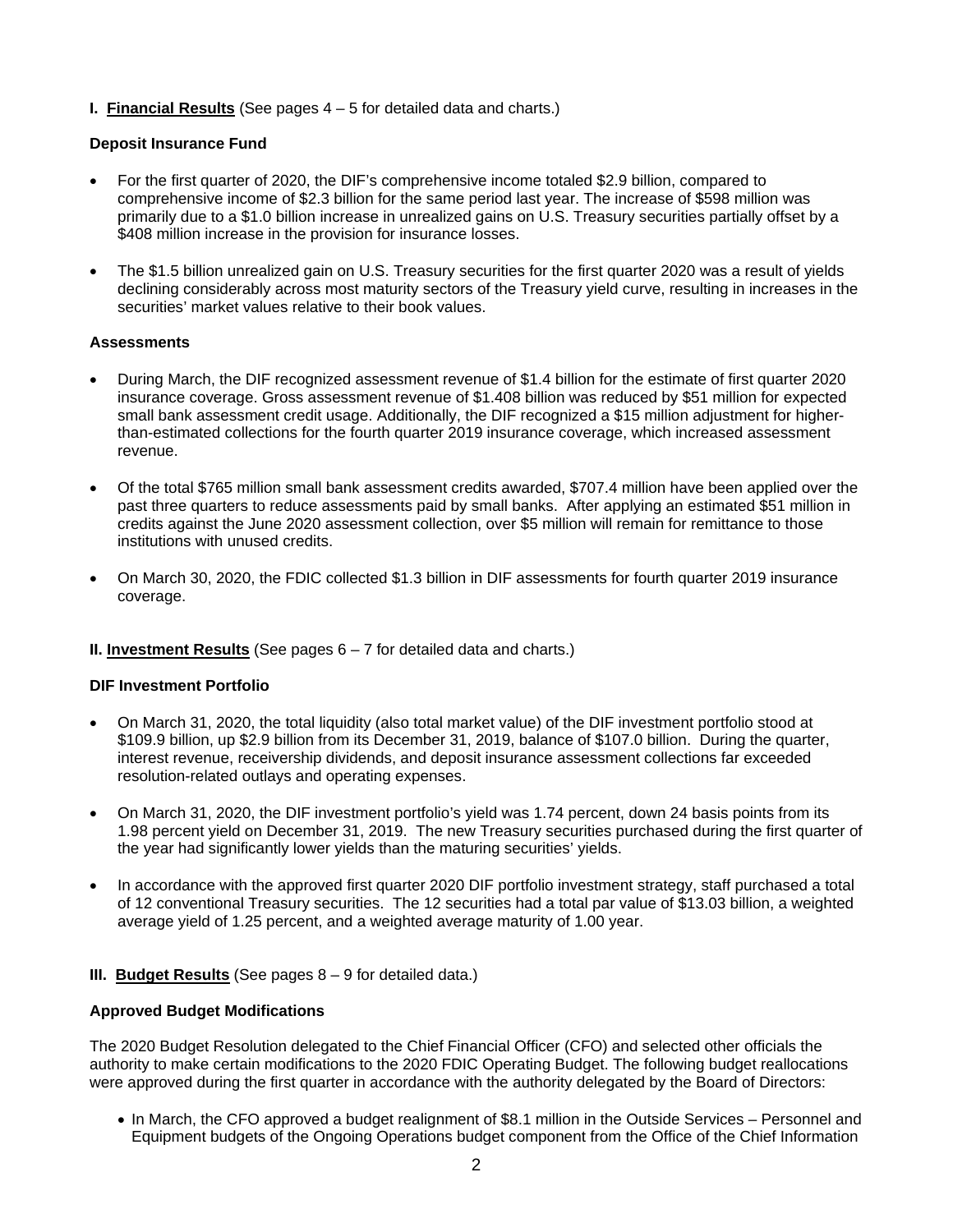Security Officer (OCISO) to the Division of Information Technology (DIT). This reallocation supported a realignment of responsibility for day-to-day operational security management tasks, such as firewall support and file integrity monitoring, from OCISO to DIT.

There were no changes to the Receivership Funding budgets for any organization.

The first quarter budget modification did not affect the Corporate Unassigned contingency reserve. The balances in the Corporate Unassigned contingency reserves as of March 31, 2020, were \$30,000,000 in the Ongoing Operations budget component and \$12,042,515 in the Receivership Funding budget component.

### **Approved Staffing Modifications**

The 2020 Budget Resolution delegated to the CFO the authority to modify approved 2020 staffing authorizations for divisions and offices, as long as those modifications did not increase the total approved 2020 FDIC Operating Budget. In March, the CFO approved the transfer of two authorized permanent positions (with their incumbents) from OCISO to DIT in conjunction with the realignment of operational security management responsibilities referenced above. DIT has sufficient funding in its Salaries and Compensation budget to cover the two salaries associated with this transfer.

### **Spending Variances**

Significant spending variances by major expense category and division/office are discussed below. Significant spending variances for the quarter ending March 31, 2020, are defined as those that either (1) exceeded the YTD budget for a major expense category or division/office by more than \$5 million and represented more than three percent of the major expense category or total division/office budget; or (2) were under the YTD budget for a major expense category or division/office by more than \$15 million and represented more than 15 percent of the major expense category or total division/office budget.

### **Significant Spending Variances by Major Expense Category**

### Ongoing Operations

There were no significant spending variances for the first quarter in the Ongoing Operations budget component. It is likely, however, that a significant variance will develop in the Travel expense category during the second quarter due to the virtual elimination of employee travel as part of the Corporation's pandemic response.

### Receivership Funding

The Receivership Funding component of the 2020 FDIC Operating Budget includes funding for expenses that are incurred in conjunction with institution failures and the management and disposition of the assets and liabilities of the ensuing receiverships, except for salary and benefits expenses for permanent employees assigned to the receivership management function and other expenses required to ensure readiness without regard to whether failures occurred.

There were no significant spending variances for the first quarter in the Receivership Funding budget component.

### Office of Inspector General

 $\overline{a}$ 

There were no significant spending variances in the first quarter of the 2020 Office of Inspector General budget component.

## **Significant Spending Variances by Division/Office**[1](#page-2-0)

No organizations had significant spending variances in the first quarter of 2020.

<span id="page-2-0"></span><sup>1</sup>Information on division/office variances reflects variances in the FDIC Operating Budget and does not include variances related to approved multi-year investment projects.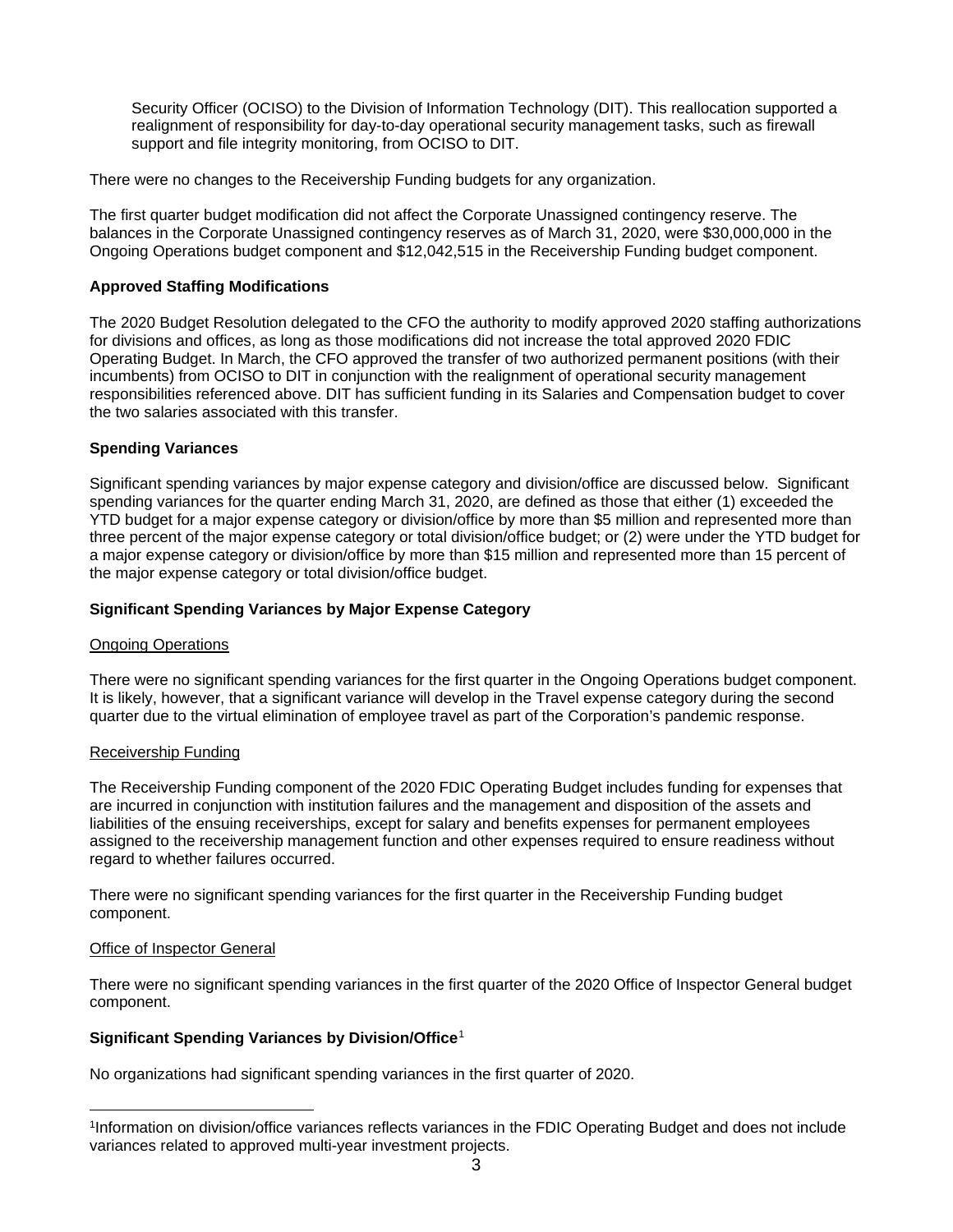| <b>Fund Financial Results</b>                                     |                                            |    |               |    |         |    |               |                |               |              | (\$ in Millions) |
|-------------------------------------------------------------------|--------------------------------------------|----|---------------|----|---------|----|---------------|----------------|---------------|--------------|------------------|
| <b>Balance Sheet</b>                                              | <b>Deposit Insurance Fund</b><br>Quarterly |    |               |    |         |    |               | Year-Over-Year |               |              |                  |
|                                                                   |                                            |    | <b>Mar-20</b> |    | Dec-19  |    | <b>Change</b> |                | <b>Mar-19</b> |              | Change           |
| Cash and cash equivalents                                         |                                            | \$ | 9,490         | \$ | 5,991   | \$ | 3,499         | \$             | 7,062         | $\mathbb{S}$ | 2,428            |
| Investment in U.S. Treasury securities                            |                                            |    | 99,733        |    | 100,072 |    | (339)         |                | 93,507        |              | 6,226            |
| Assessments receivable                                            |                                            |    | 1,357         |    | 1,242   |    | 115           |                | 1,372         |              | (15)             |
| Interest receivable on investments and other assets, net          |                                            |    | 709           |    | 1,021   |    | (312)         |                | 567           |              | 142              |
| Receivables from resolutions, net                                 |                                            |    | 2,456         |    | 2,669   |    | (213)         |                | 3,187         |              | (731)            |
| Property and equipment, net                                       |                                            |    | 326           |    | 330     |    | (4)           |                | 324           |              |                  |
| Operating lease right-of-use assets                               |                                            |    | 120           |    | 0       |    | 120           |                | 0             |              | 120              |
|                                                                   | <b>Total Assets</b>                        | \$ | 114,191       | \$ | 111,325 | \$ | 2,866         | \$             | 106,019       | $\mathbb{S}$ | 8,172            |
| Accounts payable and other liabilities                            |                                            |    | 215           |    | 215     |    | 0             |                | 211           |              | Δ                |
| Operating lease liabilities                                       |                                            |    | 127           |    | 0       |    | 127           |                | 0             |              | 127              |
| Liabilities due to resolutions                                    |                                            |    | 213           |    | 346     |    | (133)         |                | 554           |              | (341)            |
| Postretirement benefit liability                                  |                                            |    | 289           |    | 289     |    | 0             |                | 236           |              | 53               |
| Contingent liability for anticipated failures                     |                                            |    | 107           |    | 94      |    | 13            |                | 115           |              | (8)              |
| Contingent liability for guarantee payments and litigation losses |                                            |    | 34            |    | 34      |    | 0             |                | 33            |              |                  |
|                                                                   | <b>Total Liabilities \$</b>                |    | 985           | \$ | 978     | \$ | 7             | \$             | 1,149         | $\mathbb{S}$ | (164)            |
| FYI: Unrealized gain (loss) on U.S. Treasury securities, net      |                                            |    | 2,037         |    | 587     |    | 1,450         |                | (194)         |              | 2,231            |
| FYI: Unrealized postretirement benefit (loss) gain                |                                            |    | (61)          |    | (61)    |    | 0             |                | (14)          |              | (47)             |
|                                                                   | <b>Fund Balance</b>                        | S  | 113,206       | \$ | 110,347 | \$ | 2,859         | \$             | 104,870       | \$           | 8,336            |



As each US Treasury security nears its maturity, the market value will approach the par value, and the unrealized gain will reduce to zero. For those securities that mature by year end 2020, their unrealized gain as of March 31, 2020 of \$263 million, or 13 percent of total unrealized gains, will be reduced to zero.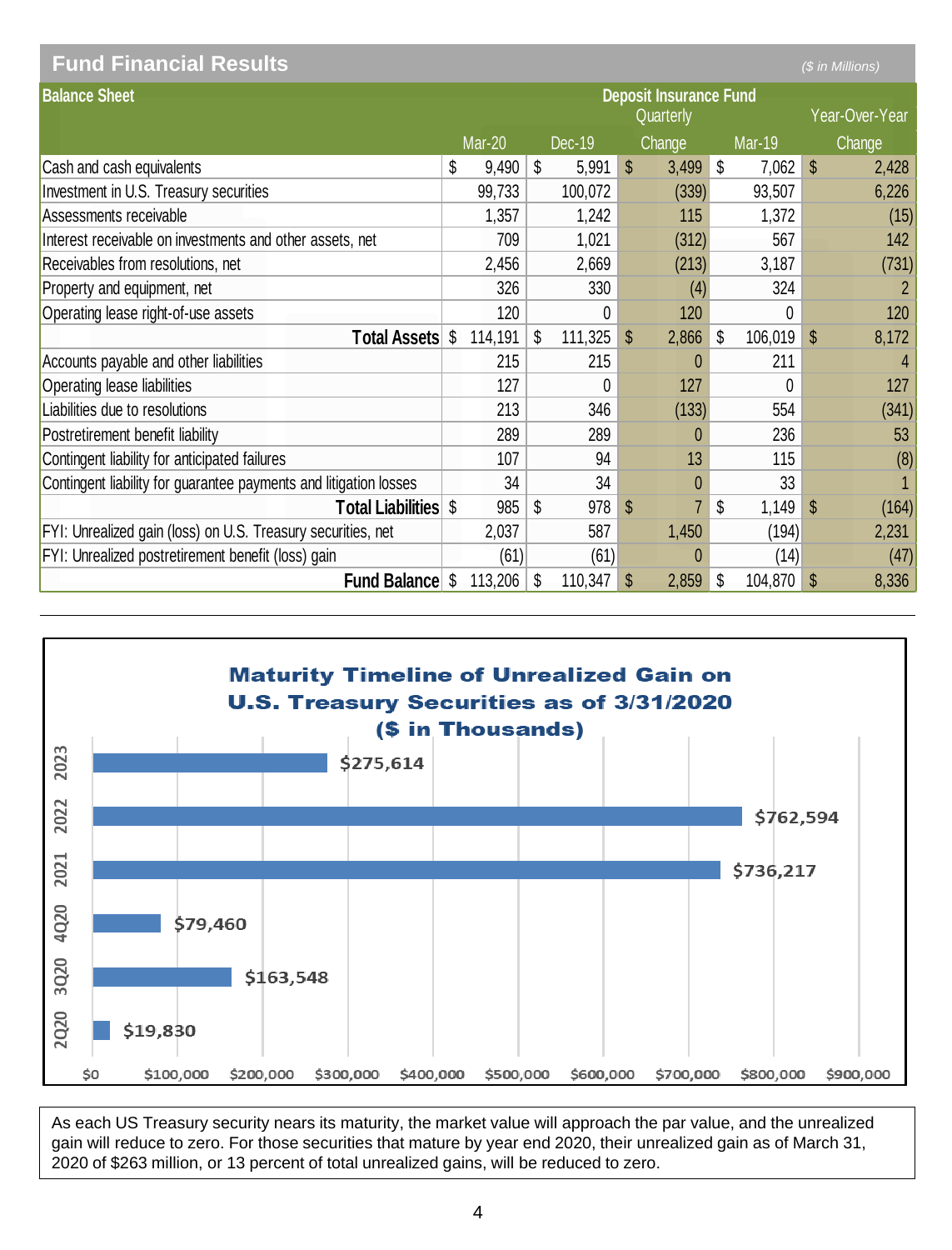| <b>Fund Financial Results - continued</b>               |                           |                              |               | (\$ in Millions) |            |                |                               |   |                     |               |                |
|---------------------------------------------------------|---------------------------|------------------------------|---------------|------------------|------------|----------------|-------------------------------|---|---------------------|---------------|----------------|
| Income Statement (year-to-date)                         |                           |                              |               |                  |            |                | <b>Deposit Insurance Fund</b> |   |                     |               |                |
|                                                         |                           |                              |               |                  |            |                |                               |   |                     |               | Year-Over-Year |
|                                                         |                           |                              | <b>Mar-20</b> |                  | Dec-19     |                |                               |   | $Mar-19$            |               | Change         |
| Assessments                                             |                           | \$                           | 1,372         | \$               | 4,939      |                |                               |   | \$<br>1.369         | \$            | 3              |
| Interest on U.S. Treasury securities                    |                           |                              | 507           |                  | 2.117      |                |                               |   | 507                 |               | $\Omega$       |
| Other revenue                                           |                           |                              | 3             |                  | 39         |                |                               |   | 2                   |               |                |
|                                                         | <b>Total Revenue</b>      | \$                           | 1,882         | \$               | 7,095      |                |                               |   | \$<br>1,878         | \$            | 4              |
| Operating expenses                                      |                           |                              | 460           |                  | 1,796      |                |                               |   | 434                 |               | 26             |
| Provision for insurance losses                          |                           |                              | 12            |                  | (1,286)    |                |                               |   | (396)               |               | 408            |
| Insurance and other expenses                            |                           |                              |               |                  | 3          |                |                               |   | 0                   |               |                |
|                                                         | Total Expenses and Losses | \$                           | 473           | \$               | 513        |                |                               |   | \$<br>38            | \$            | 435            |
|                                                         | Net Income                | \$                           | 1.409         | \$               | 6.582      |                |                               |   | \$<br>1.840         | $\mathbf{\$}$ | (431)          |
| Unrealized gain (loss) on U.S. Treasury securities, net |                           |                              | 1,450         |                  | 1,203      |                |                               |   | 421                 |               | 1,029          |
| Unrealized postretirement benefit gain (loss)           |                           |                              | 0             |                  | (47)       |                |                               |   | 0                   |               | $\Omega$       |
|                                                         | Comprehensive Income \$   |                              | 2,859         | \$               | 7,738      |                |                               |   | 2,261<br>\$         | \$            | 598            |
| <b>Selected Financial Data</b>                          |                           | <b>FSLIC Resolution Fund</b> |               |                  |            |                |                               |   |                     |               |                |
|                                                         |                           |                              |               |                  |            |                | Quarterly                     |   |                     |               | Year-Over-Year |
|                                                         |                           |                              | Mar-20        |                  | Dec-19     |                | Change                        |   | Mar-19              |               | Change         |
| Cash and cash equivalents                               |                           | \$                           | 926           | \$               | 923        | $\mathfrak{L}$ |                               | 3 | $\mathbb{S}$<br>907 | $\mathbb{S}$  | 19             |
| <b>Accumulated deficit</b>                              |                           |                              | (124, 563)    |                  | (124, 566) |                |                               | 3 | (124, 582)          |               | 19             |
| Total resolution equity                                 |                           |                              | 926           |                  | 923        |                |                               | 3 | 908                 |               | 18             |
| Total revenue                                           |                           |                              | 3             |                  | 20         |                |                               |   | 5                   |               | (2)            |
| Operating expenses                                      |                           |                              | 0             |                  |            |                |                               |   | 0                   |               | $\Omega$       |
| Recovery of tax benefits                                |                           |                              | 0             |                  | (1)        |                |                               |   | 0                   |               | $\mathbf{0}$   |
| Losses related to thrift resolutions                    |                           |                              | 0             |                  | 0          |                |                               |   | 0                   |               | $\overline{0}$ |
| Net Income (Loss)                                       |                           | \$                           | 3             | \$               | 21         |                |                               |   | 5<br>\$             | \$            | (2)            |

**Receivership Selected Statistics March 2020 vs. March 2019**

|                         |          |    | DIF    |    |            |          | FRF                 |   |        |   |        |    | <b>ALL FUNDS</b> |    |        |
|-------------------------|----------|----|--------|----|------------|----------|---------------------|---|--------|---|--------|----|------------------|----|--------|
|                         | $Mar-20$ |    | Mar-19 |    | Change     | $Mar-20$ | $Mar-19$            |   | Change |   | Mar-20 |    | Mar-19           |    | Change |
|                         | 245      |    | 271    |    | (26)       |          |                     |   |        |   | 245    |    | 271              |    | (26)   |
| $\sqrt[6]{3}$           | 546      | \$ | ,035   | \$ | (489)      |          | \$<br>2<br><u>_</u> | S | (1)    |   | 547    | ۰D | ,037             | ъ  | (490)  |
| $\sqrt[6]{3}$           | 87       | S  | 400    | \$ | $(313)$ \$ |          | \$<br>U             | S |        | S | 87     | \$ | 400              |    | (313)  |
| $\sqrt[6]{\frac{1}{2}}$ | 189      | \$ | 255    | -S | (66)       | \$       | \$<br>n.            | S |        |   | 189    | \$ | 255              | \$ | (66)   |

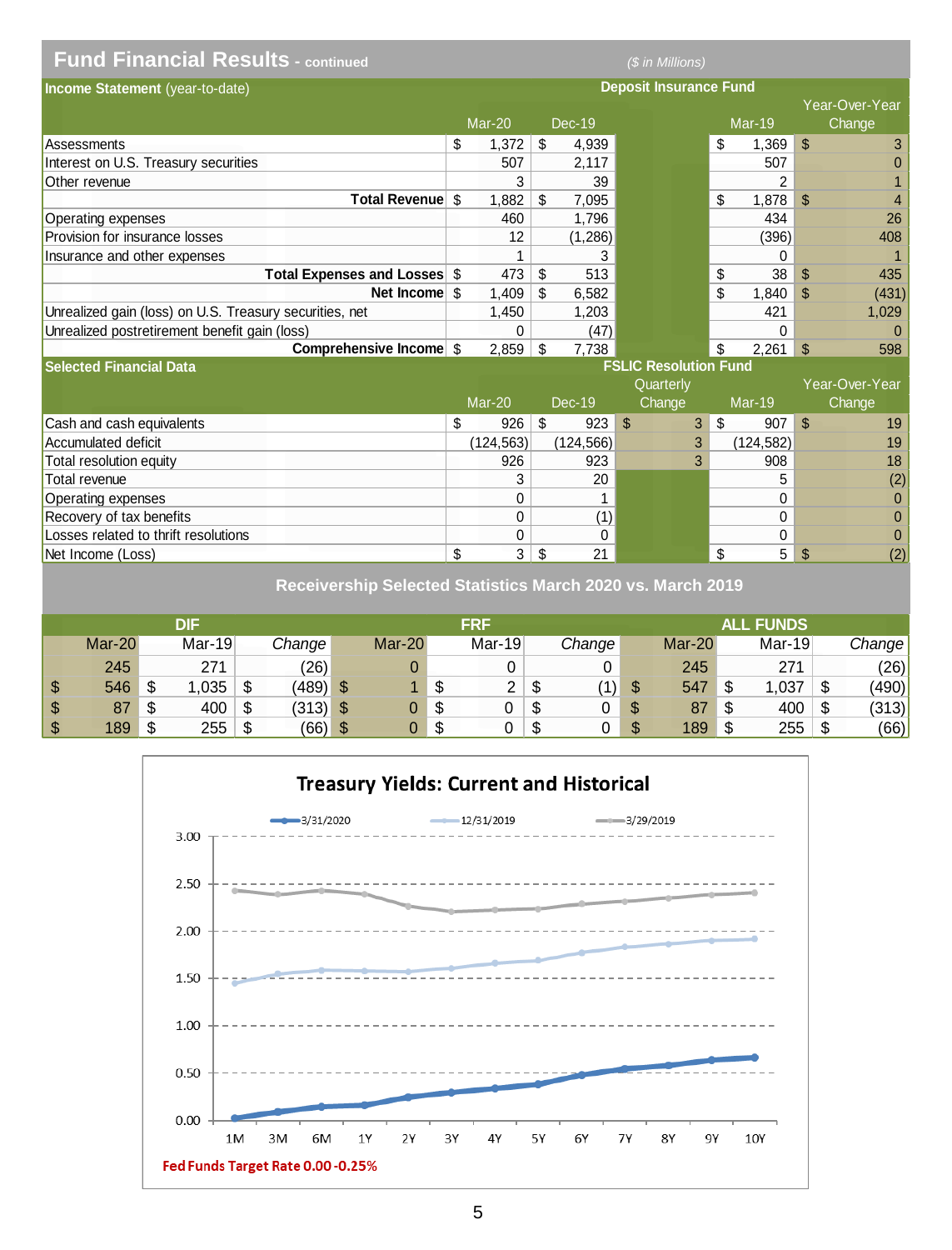| <b>Deposit Insurance Fund Portfolio Summary</b><br>(Dollar Values in Millions)                        |                                     |                                     |                               |  |  |  |  |  |  |
|-------------------------------------------------------------------------------------------------------|-------------------------------------|-------------------------------------|-------------------------------|--|--|--|--|--|--|
|                                                                                                       | 3/31/20                             | 12/31/19                            | Change                        |  |  |  |  |  |  |
| Par Value<br><b>Amortized Cost</b><br>Total Market Value (including accrued interest)                 | \$106,056<br>\$107,176<br>\$109,871 | \$104,429<br>\$105,464<br>\$107,024 | \$1,627<br>\$1,713<br>\$2,847 |  |  |  |  |  |  |
| Primary Reserve <sup>1</sup><br>Primary Reserve % of Total Portfolio                                  | \$109,871<br>100.0%                 | \$107.024<br>100.0%                 | \$2.847<br>$0.0\%$            |  |  |  |  |  |  |
| Yield-to-Maturity                                                                                     | 1.74%                               | 1.98%                               | $-0.24%$                      |  |  |  |  |  |  |
| Weighted Average Maturity (in years)                                                                  | 1.06                                | 1.18                                | $-0.12$                       |  |  |  |  |  |  |
| Effective Duration (in years)<br><b>Total Portfolio</b><br>Available-for-Sale Securities <sup>2</sup> | 1.04<br>1.14                        | 1.15<br>1.22                        | $-0.11$<br>$-0.08$            |  |  |  |  |  |  |

<sup>1</sup> Primary Reserve is the total market value (including accrued interest) of overnight investments, all available-for-sale (AFS) securities, and held-to-maturity securities maturing within three months.

<sup>2</sup> Excludes any overnight investments.

| <b>Summary of Other Corporate Investment Portfolios</b><br>(Dollar Values in Millions)        |                             |                             |                              |  |  |  |  |  |  |  |
|-----------------------------------------------------------------------------------------------|-----------------------------|-----------------------------|------------------------------|--|--|--|--|--|--|--|
|                                                                                               | 3/31/20                     | 12/31/19                    | Change                       |  |  |  |  |  |  |  |
| <b>FRF-FSLIC</b><br>Book Value <sup>3</sup><br>Yield-to-Maturity<br>Weighted Average Maturity | \$881<br>0.04%<br>overnight | \$878<br>1.51%<br>overnight | \$3<br>$-1.47%$<br>no change |  |  |  |  |  |  |  |

 $3$  Due to the current short-term nature of this portfolio, its respective Par, Book, and Market Values are identical for reporting purposes.

| National Liquidation Fund (NLF) Investment Portfolio Summary<br>(Dollar Values in Millions)     |                        |                        |                         |  |  |  |  |  |  |  |
|-------------------------------------------------------------------------------------------------|------------------------|------------------------|-------------------------|--|--|--|--|--|--|--|
|                                                                                                 | 3/31/20                | 12/31/19               | Change                  |  |  |  |  |  |  |  |
| Book Value <sup>4</sup><br><b>Effective Annual Yield</b><br>Weighted Average Maturity (in days) | \$2,150<br>0.69%<br>28 | \$2,128<br>1.76%<br>32 | \$22<br>$-1.07%$<br>(4) |  |  |  |  |  |  |  |

<sup>4</sup> Due to the short-term nature of the NLF portfolio, its Book and Market Values are identical for reporting purposes.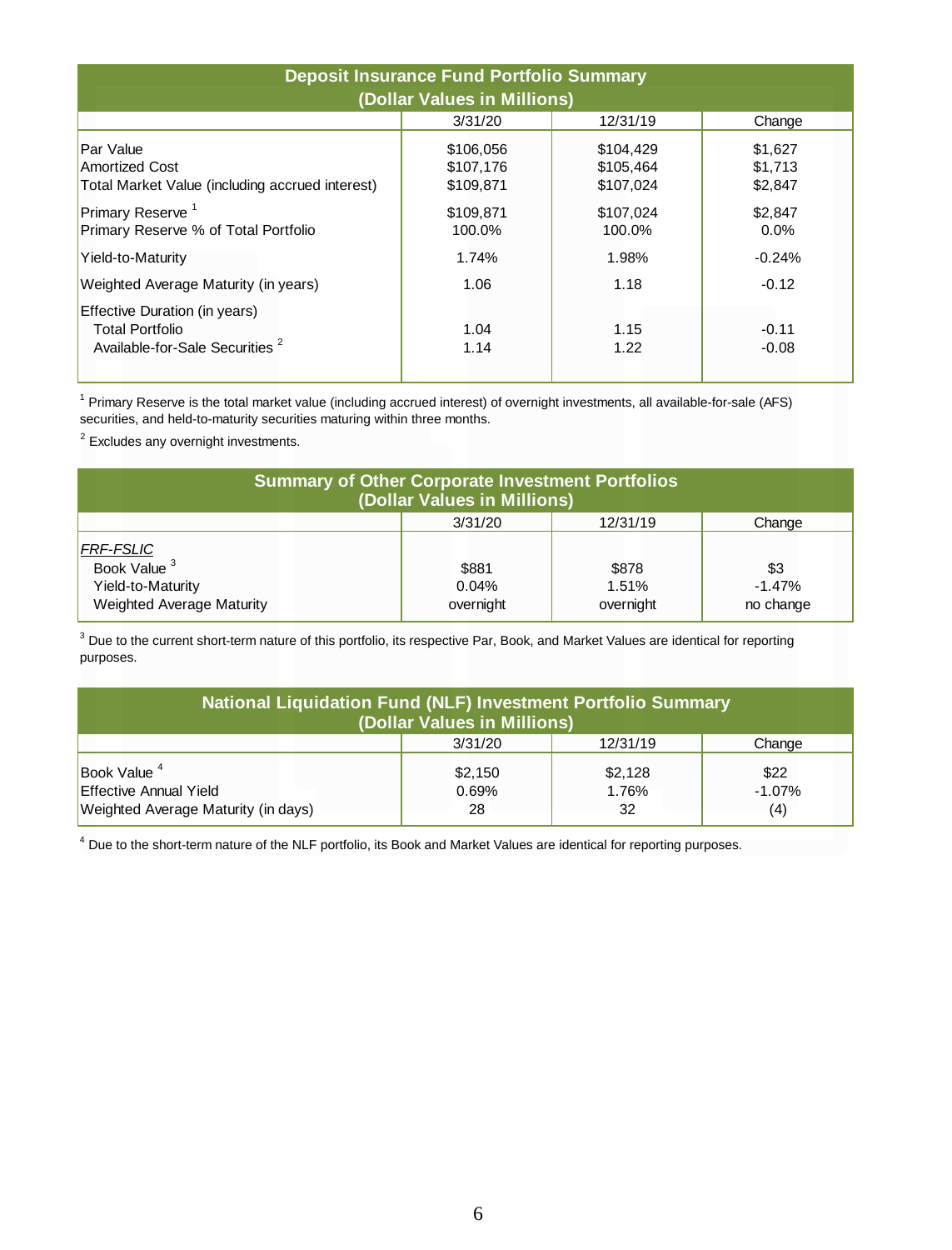|                                  | <b>Investment Strategies</b>                                                                                                                                 |
|----------------------------------|--------------------------------------------------------------------------------------------------------------------------------------------------------------|
| <b>DEPOSIT INSURANCE FUND</b>    | Strategy for the 1st Quarter 2020<br>Invest up to \$23 billion (par value) in AFS securities with maturities between June 30,<br>2020 and December 31, 2024. |
|                                  | <b>Strategy Changes for the 2nd Quarter 2020</b>                                                                                                             |
|                                  | Invest up to \$18 billion (par value) in AFS securities with maturities between September<br>30, 2020 and December 31, 2024.                                 |
|                                  |                                                                                                                                                              |
| <b>NATIONAL LIQUIDATION FUND</b> | <b>Strategy for the 1st Quarter 2020</b>                                                                                                                     |
|                                  | Maintain an overnight deposit target floor balance within a range of \$100 million to \$300<br>million.                                                      |
|                                  | Strategically invest the remaining funds in the zero- to 12-month maturity sector.                                                                           |
|                                  | <b>Strategy Changes for the 2nd Quarter 2020</b>                                                                                                             |
|                                  | No strategy changes for the second quarter of 2020.                                                                                                          |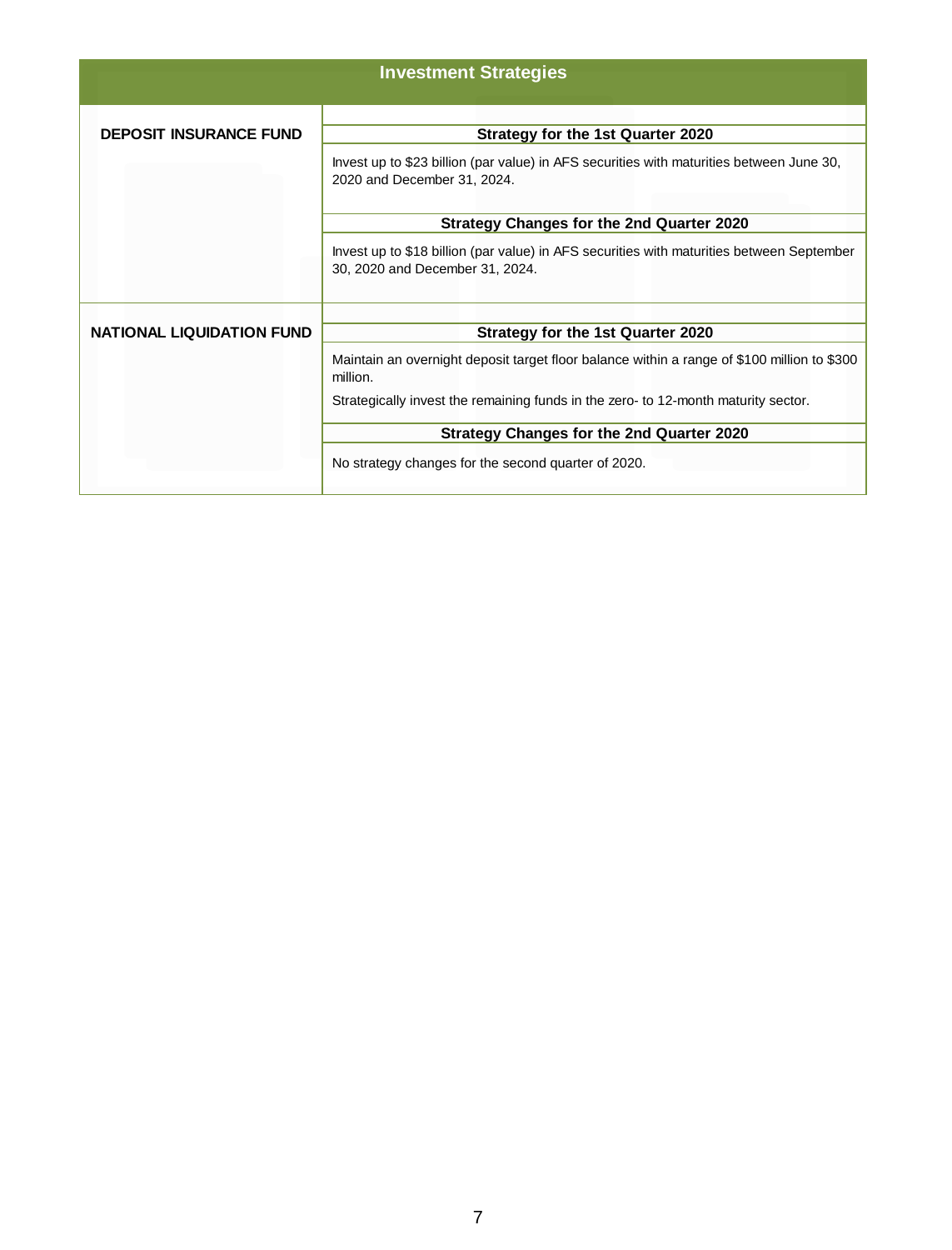#### Executive Summary of 2020 Budget and Expenditures by Budget Component and Major Expense Category Through March 31, 2020 (Dollars in Thousands)

|                                          | Annual        | <b>YTD</b>    | <b>YTD</b>   | % of YTD           | <b>YTD</b>               |
|------------------------------------------|---------------|---------------|--------------|--------------------|--------------------------|
| Major Expense Category                   | <b>Budget</b> | <b>Budget</b> | Expenditures | <b>Budget Used</b> | Variance                 |
| <b>FDIC Operating Budget</b>             |               |               |              |                    |                          |
| <b>Ongoing Operations</b>                |               |               |              |                    |                          |
| Salaries & Compensation                  | \$1,272,827   | \$334,397     | \$314,297    | 94%                | (\$20,100)               |
| Outside Services - Personnel             | 308,904       | 67,914        | 62.770       | 92%                | (5, 144)                 |
| Travel                                   | 81,054        | 20,018        | 15,277       | 76%                | (4,741)                  |
| <b>Buildings</b>                         | 98,701        | 24,837        | 23,251       | 94%                | (1,586)                  |
| Equipment                                | 108,080       | 26,523        | 23,436       | 88%                | (3,087)                  |
| Outside Services - Other                 | 16,004        | 3,536         | 3,479        | 98%                | (57)                     |
| <b>Other Expenses</b>                    | 13,870        | 3,146         | 3,154        | 100%               | 8                        |
|                                          |               |               |              |                    |                          |
| <b>Total Ongoing Operations</b>          | \$1,899,440   | \$480,371     | \$445,664    | 93%                | (\$34,707)               |
| <b>Receivership Funding</b>              |               |               |              |                    |                          |
| Salaries & Compensation                  | \$325         | \$81          | \$424        | 523%               | \$343                    |
| Outside Services - Personnel             | 69,675        | 14,351        | 7,191        | 50%                | (7, 160)                 |
| Travel                                   | 1,095         | 272           | 354          | 130%               | 82                       |
| <b>Buildings</b>                         | 2,227         | 556           | 499          | 90%                | (57)                     |
| Equipment                                | 8             | 2             | 30           | 1500%              | 28                       |
| Outside Services - Other                 | 571           | 142           | (4)          | $-3%$              | (146)                    |
| <b>Other Expenses</b>                    | 1.099         | 273           | 245          | 90%                | (28)                     |
|                                          |               |               |              |                    |                          |
| <b>Total Receivership Funding</b>        | \$75,000      | \$15,677      | \$8,739      | 56%                | ( \$6, 938)              |
| <b>Office of Inspector General</b>       |               |               |              |                    |                          |
| Salaries & Compensation                  | \$37.033      | \$9.258       | \$8.793      | 95%                | (\$465)                  |
| Outside Services - Personnel             | 2,400         | 600           | 479          | 80%                | (121)                    |
| Travel                                   | 1,035         | 259           | 301          | 116%               | 42                       |
| <b>Buildings</b>                         | $\Omega$      | $\Omega$      | $\Omega$     |                    | $\Omega$                 |
| Equipment                                | 1,888         | 472           | 138          | 29%                | (334)                    |
| Outside Services - Other                 | 0             | $\mathbf 0$   | 4            |                    | $\overline{\mathcal{A}}$ |
| Other Expenses                           | 626           | 157           | 68           | 43%                | (89)                     |
|                                          |               |               |              |                    |                          |
| <b>Total Office of Inspector General</b> | \$42,982      | \$10,746      | \$9,783      | 91%                | ( \$963)                 |
|                                          |               |               |              |                    |                          |
| <b>Total FDIC Operating Budget</b>       | \$2,017,422   | \$506,794     | \$464,186    | 92%                | (\$42,608)               |